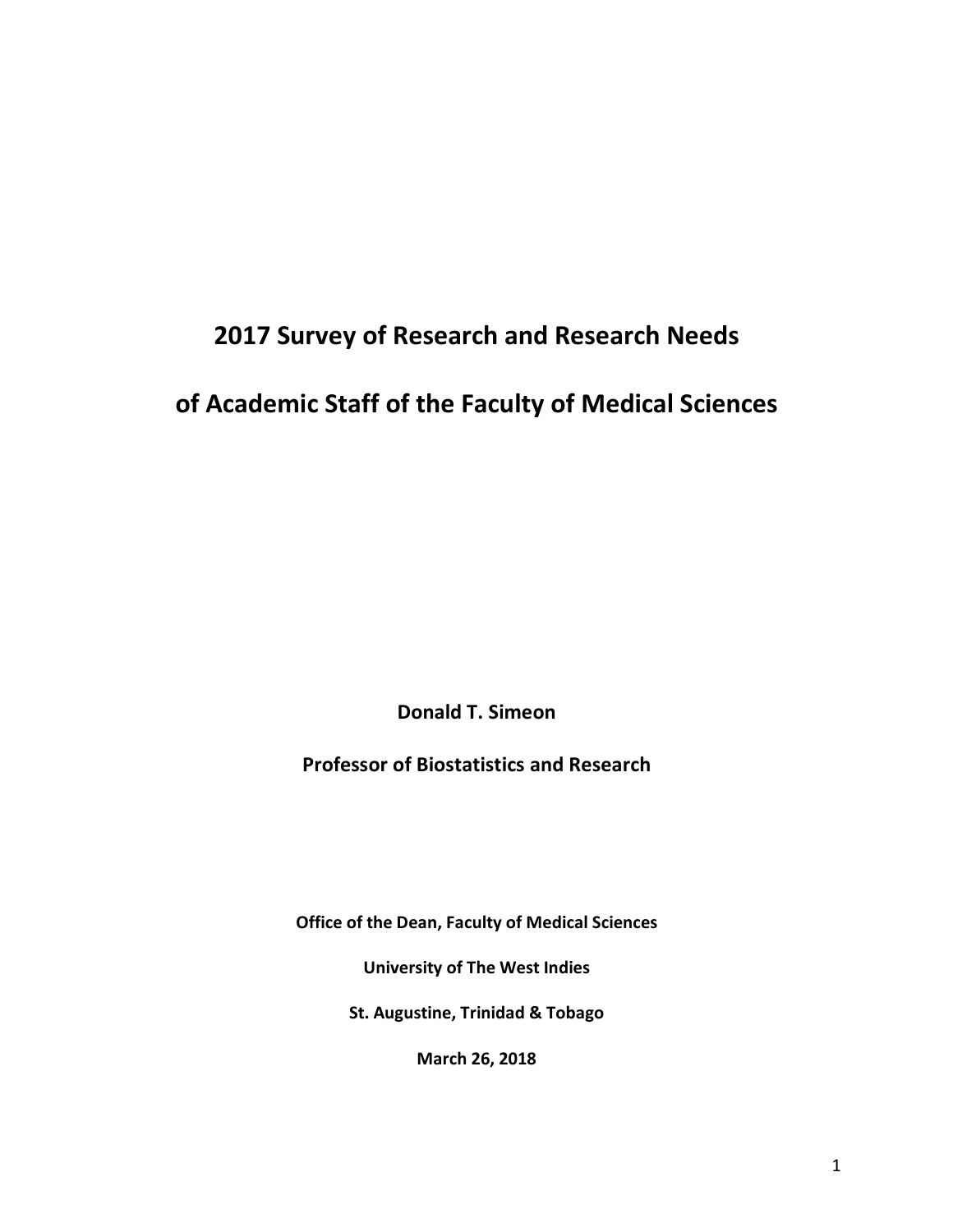# **BACKGROUND**

At the request of the Dean, Faculty of Medical Sciences (FMS), University of the West Indies (UWI), St. Augustine, a presentation was prepared and delivered to FMS staff members in January 2017 entitled '*Research at the FMS: Current Status and Future Directions*' (See Appendix). It covered the structures governing research at the FMS, indices of research output and uptake as well as challenges faced and existing/future opportunities. Regarding the way forward, suggestions were proffered regarding approaches to increase research productivity and use. The data presented, and conclusions drawn were based on a desk review that included publications cited in PubMed and FMS reports. Interviews were also conducted with a number of key stakeholders from the FMS and the Ministry of Health, Trinidad & Tobago.

Feedback on the presentation and the recruitment of a Professor of Biostatistics and Research indicated the need for inputs from all staff members to guide the development of a programme to strengthen the research system at the FMS. The goal was to collect data that would guide the roll out of interventions to facilitate an increase in the conduct of quality research as well as its translation into health policies and strengthening health systems.

## **OBJECTIVES**

The objectives of the survey were to collect data from academic staff in order to:

- Determine measures of productivity as well as perceptions related to research in the FMS; and
- Identify their needs for training and other areas for support.

## **METHODS**

## **Design and Participants**

An on-line survey was conducted of all full-time academic staff members of the Faculty of Medical Sciences (FMS) using *SurveyMonkey* during the period April 19 to May 5, 2017. To increase the response rate, the survey was repeated targeting the initial non-respondents during the period August 7-25, 2017.

It was decided to conduct an on-line survey in order to reduce costs even though it was expected to have a lower response rate compared with the employment of a Research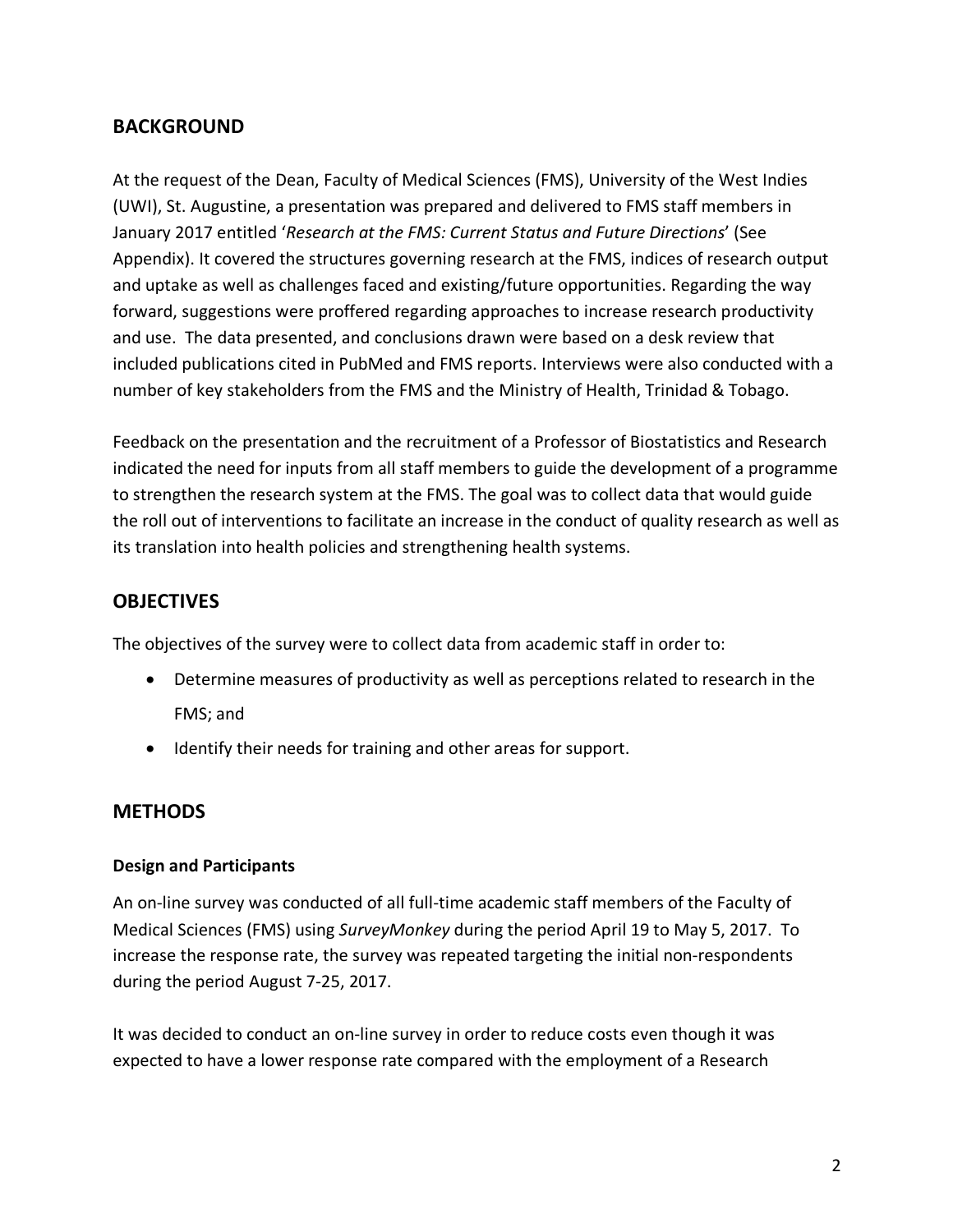Assistant to make appointments and conduct interviews. The use of the on-line survey also resulted in a much shorter timeframe for the completion of data collection.

#### **Instrument/Measurements**

A 25-item questionnaire was designed *de novo* to collect the data required to address the survey objectives. The questionnaire comprised primarily closed questions.

Items included the staff members, sex, post, place of work, their research experience, their views regarding the conduct of research at the FMS, their research training needs and measures of research productivity.

After a short pretest, the questionnaire was uploaded into SurveyMonkey.

#### **Procedure**

The email addresses of all full-time academic staff members of the FMS were obtained from the FMS IT Department. Subsequently, emails were sent to the staff members with a link to the questionnaire, which was to be completed on-line. Periodic reminder emails were sent to encourage participation during the study periods.

The use of *SurveyMonkey* as the modality for the conduct of the survey was facilitated by the Campus Office of Planning and Institutional Research (Ms Keren Wilson).

## **Data Analysis**

The Office of Planning and Institutional Research provided the FMS with a 'ready-to-analyse' SPSS file with the data that were collected using the SurveyMonkey software.

The categorical variables were described as frequencies and relative percentages. Quantitative variables were described as Mean (SD), however publications and presentations were described as median and range due to their positively sked distributions. Sex and School differences for the categorical variables were examined using Chi Squared tests while differences in the publications and presentations were examined using non-parametric tests i.e. Mann-Whitney U and Kruskal-Wallis tests, respectively. Differences in other quantitative variables were examined using t-tests and ANOVA.

The data were analysed using SPSS Version 25.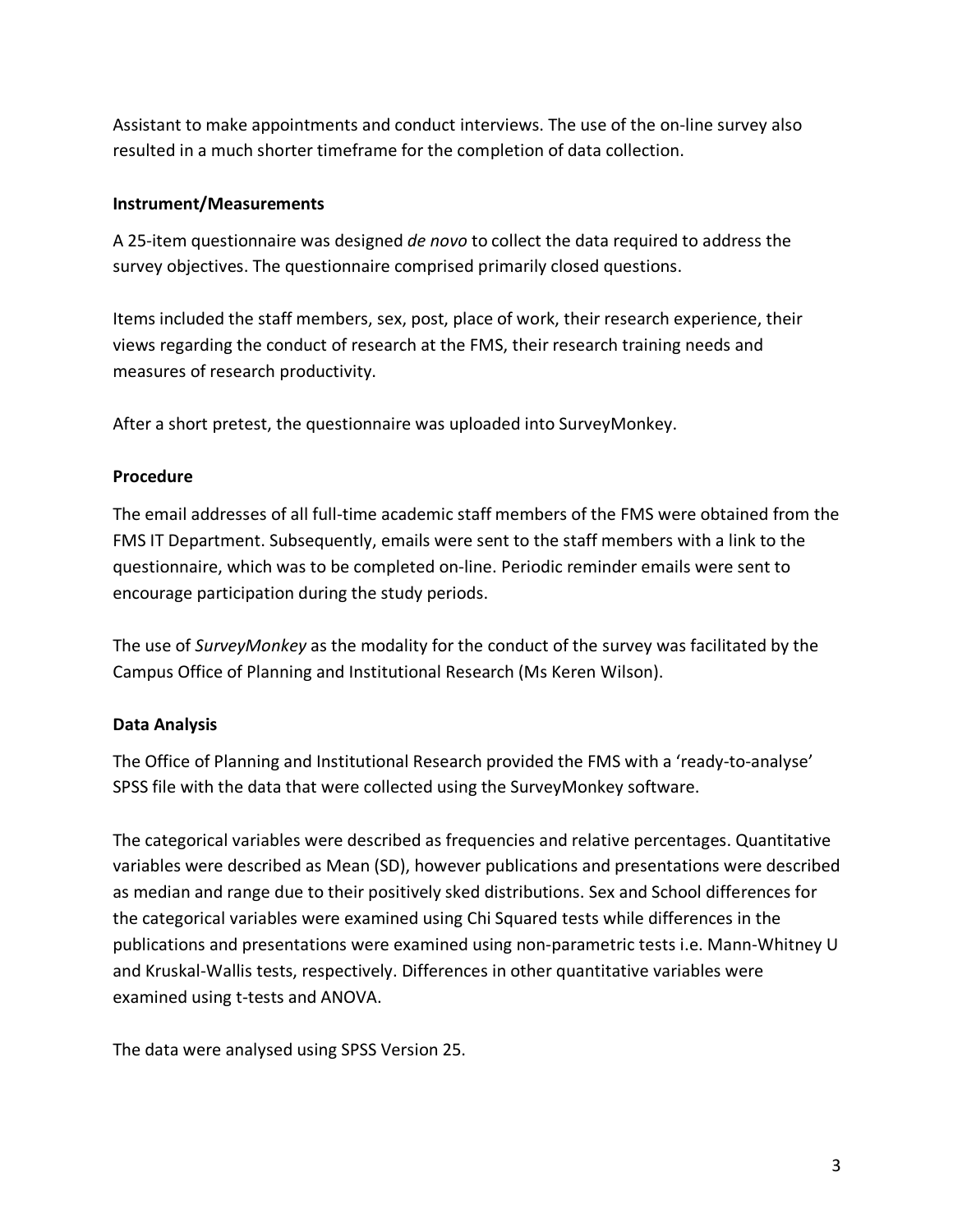## **RESULTS**

#### **Response Rate**

A total of 118 of the 172 full-time FMS academic staff members responded to the survey. This represented a response rate of 68.6%.

#### **Background Characteristics**

The background characteristics of the respondents are presented in **Table. 1**. There were 72 (61%) male and 46 (39%) female respondents.

#### Schools/Departments

Most were from the School of Medicine (44%) and the School of Veterinary Medicine (25%). The was a significant gender difference by School/Department (p=0.007). This was highlighted with 81% of respondents from the Clinical Medical Sciences being male compared with 18% males in the School of Nursing.

#### Posts

Regarding their posts, the sample comprised mainly Lecturers (49%) and Senior Lecturers (20%). There was also a significant gender difference (p<0.001). Notably, males had higher ranked posts than females with 94% of professors being male compared with 0% of Assistant Lecturers (being male).

There was also a significant difference in posts by Schools/Departments (p<0.001). As many as 88% of respondents from Basic Health Sciences were either Professors or Senior Lecturers; this compares with 18% in the School of Nursing.

## Research Experience

The distribution of research experience among the respondents was bimodal with 42% having more than 10 years of research experience. On the other hand, 30% conducted research for 5 years or less.

## Perceived Capability as a Researcher

The academic staff members were asked to rate their capability as a researcher using a 5-point Likert scale ranging from 1 (No capability) to 5 (Expert). Most rated themselves as average or just above average i.e. scores of 3 (42%) or 4 (31%). The mean score was 3.42 (SD=0.91) while the median score was 3.0.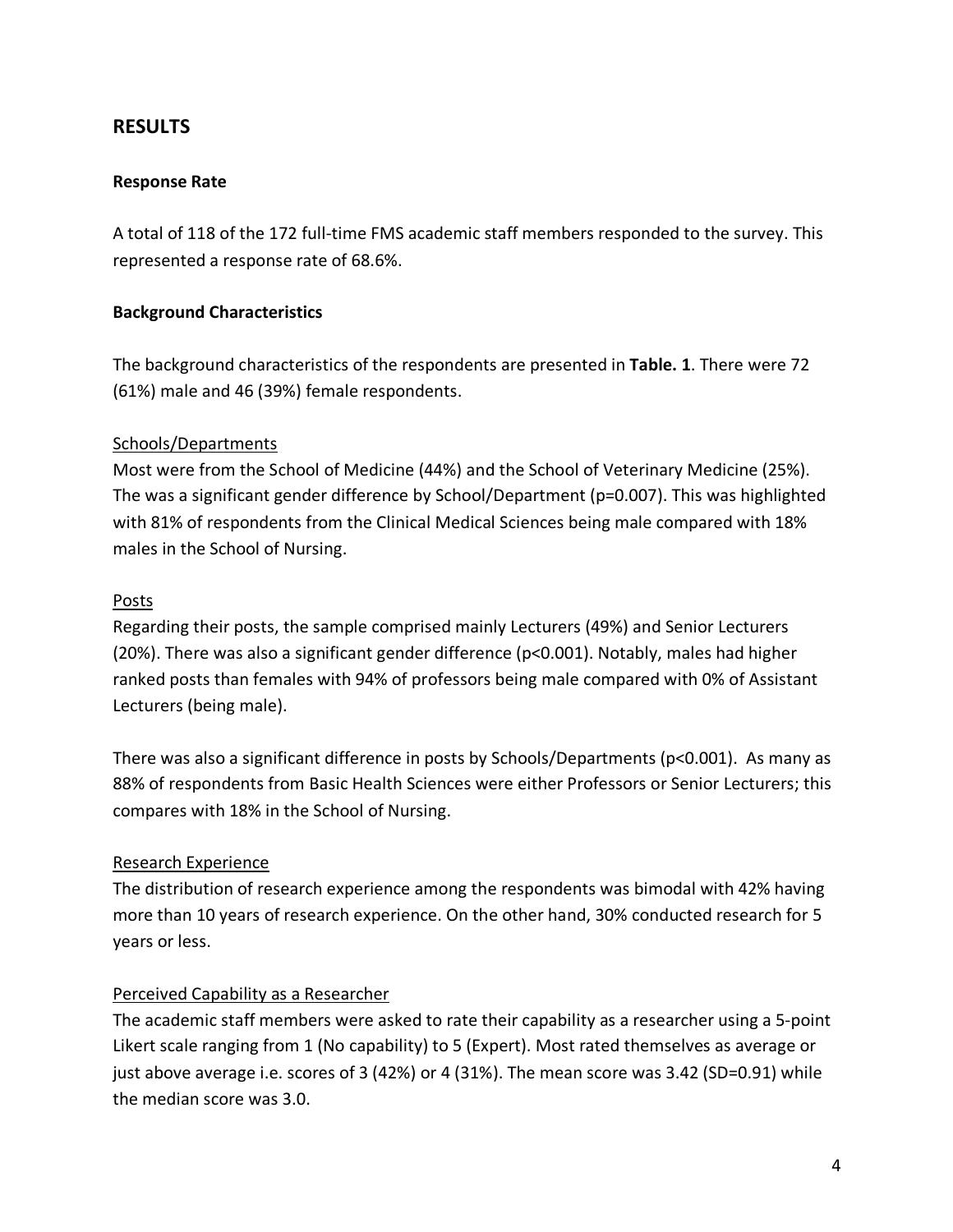There was a difference in School/Department in staff's perception of their research capability (p=0.012). Basic Health Sciences (mean=4.1; SD=0.6) had the highest score, which was significantly higher than Clinical Medical Sciences (mean=3.0; SD=0.8).

## Reasons for Conducting Research

The main reasons for conducting research were academic progress (66%), to contribute to science/knowledge (64%), personal interest (57%), to provide evidence to inform health polices, programmes and medical practice (40%) and to improve health services (34%).

## Primary Research Interests

Their primary research interests of the respondents were clinical studies (43%), NCDs (32%), family/public health (21%) and laboratory studies (21%). See **Table 1**.

## **Views Regarding Research at the FMS**

The respondents' views regarding various issues related to research at the FMS are presented in **Table 2**.

## Research Culture / Value Placed on Research

They were asked to rate the presence of a research culture, including the value placed on research at the FMS using a 5-point Likert scale. The scale ranged from 1 (Absent) to 5 (Outstanding). Most persons scored it as average or just below-average i.e. scores of 3 (43%) and 2 (25%). The mean score was 3.02 (SD=0.94) while the median score was 3.

## Main Challenges Encountered

The main challenges encountered in the conduct of research were time (50%), availability of equipment/facilities (29%), funding (22%) and support with data analysis (22%).

## How to Strengthen Research

When asked what can be done to strengthen the research at the FMS, 48% of respondents indicated that a research support unit would be an effective strategy. In addition, 25% felt that incentives can be provided. The main incentives identified were having protected time for research (25%) and provision of funding (23%). Mentorship by senior staff at the FMS was also identified as a good strategy by 19% of respondents.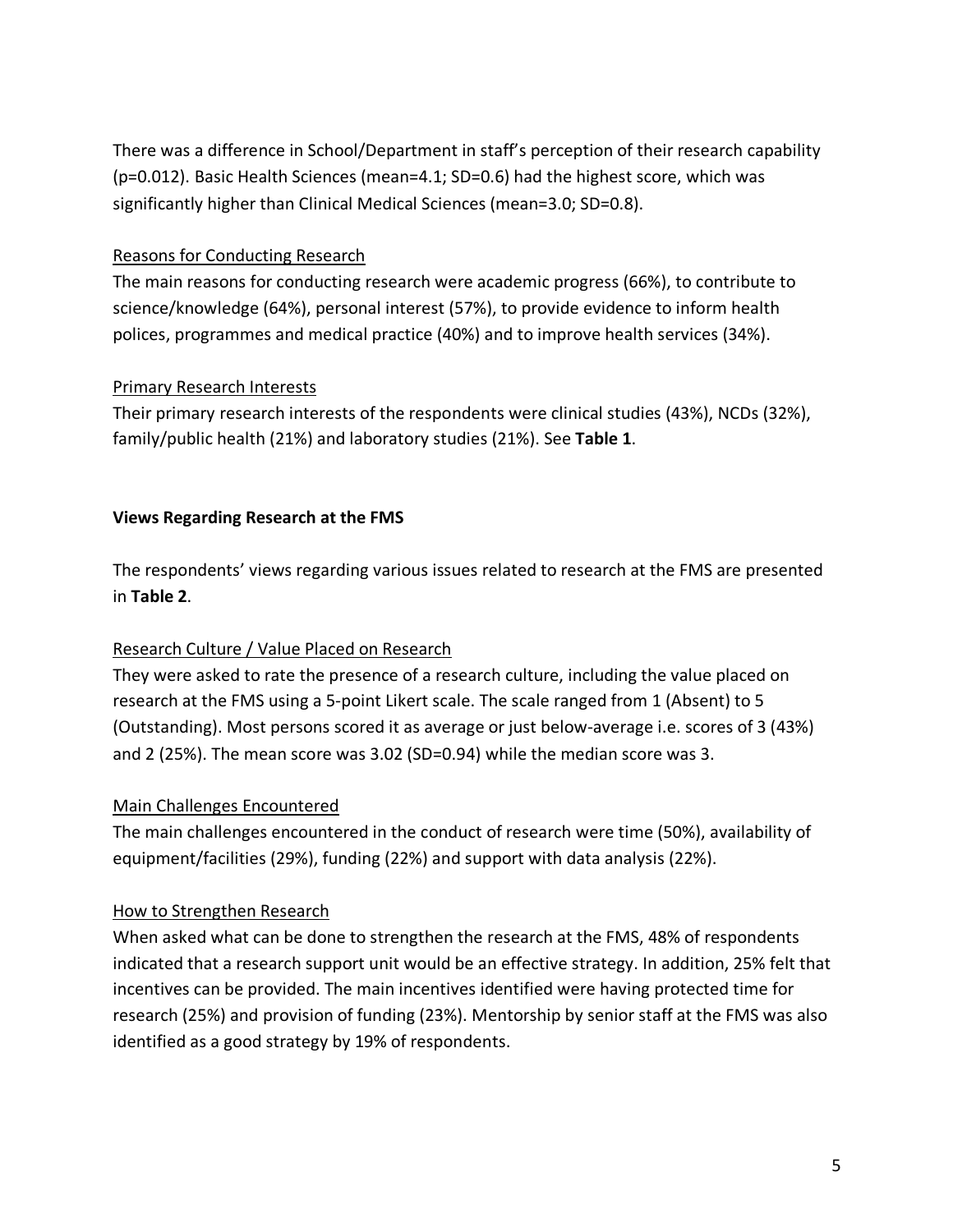## Support for a Research Centre of Excellence

When asked if there was a need for the research at the FMS to revolve around a Centre of Excellence, 65% of respondents agreed. In addition, 25% said that there should not be a single focus but that it should be cross-cutting covering various research areas, 16% felt that it should focus on NCDs and 15% said Public Health (18). See **Table 2.**

## **Research Training Needs of the FMS Academic Staff**

The research training needs of the FMS Academic staff members are presented in **Table 3**.

Almost all the respondents (92%) indicated that they felt that there was a need for staff training in research at the FMS. Similarly, the vast majority of respondents (89%) were willing to attend research skills training workshops hosted by the FMS.

When asked what type of research skills training they would be interested in, respondents were most interested in attending workshops that addressed the use of statistical software (74%), data analysis (64%), grant proposal writing (59%), qualitative research methods (53%), sampling and sample size determination (48%) and writing scientific manuscripts (48%).

Regarding what would be the most appropriate modality to host the training workshops, there was a preference for face-to-face half-day workshop sessions (45%) followed by webinars (23%). See **Table 3.**

## **Research Productivity**

The various measures of research productivity of the FMS Academic staff members are presented in **Table 4** and **Table 5**.

## Research Grants

Only half (50%) of the respondents indicated that they received research grants in the last 5 years. This includes 18% who received one grant and 14% with more than 3 grants. Regarding the value of the grants, only 10% received grants of 50 000USD or more. Specifically, nine (8%) staff members received grants of 200 000USD with four (3%) receiving grants of over 1 Million USD. The median number of grants received by the FMS academic staff over the last 5 years was 1.0 with the median value of the grants being 15 877USD with the range being 550USD to 4 Million USD.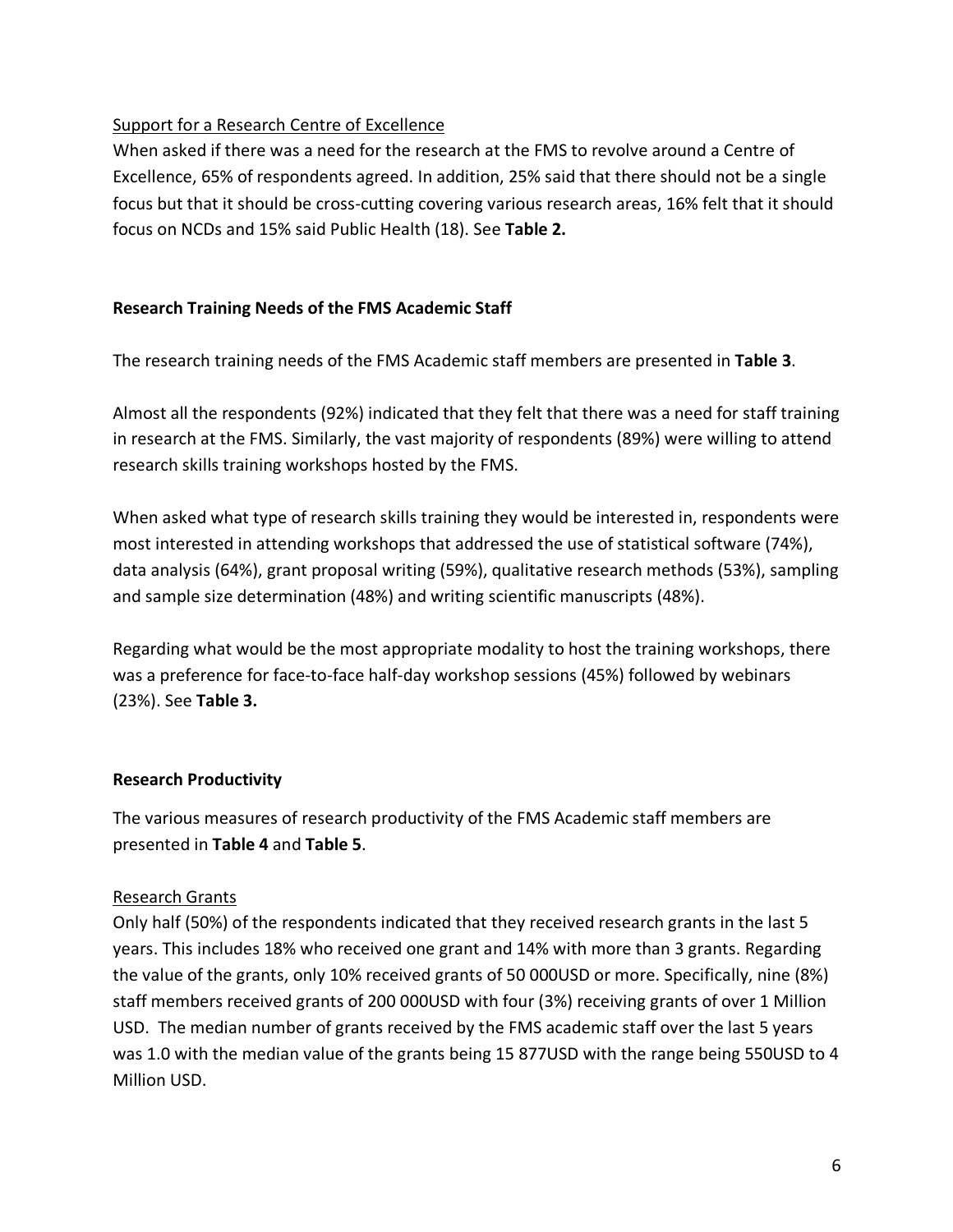The primary sources of research funding for the FMS staff were the UWI Research and Publication Fund (50%) and self (47%).

#### Planned Outcome of Research

Publications in peer-reviewed journals were the primary planned outcome for research conducted at the FMS (85%). This was followed by improving patient care (64%), providing evidence for health policy development (49%) and presentations at conferences (49%).

#### Conference Presentations

Regarding presentations at conferences, 34% of the respondents indicated that they delivered at least 5 over the previous 5 years, with 13% delivering at least 10. The median number of presentations over that period was 3.0, with the range being 0 to 48.

There was a gender difference in conference presentations (p=0.001). Males (median=4.0) made more presentations than females (median=1.5) in the previous 5 years. There was also a difference by School (p=0.04). Clinical Medical Sciences (median=5.0) had the highest rate with the lowest rates being in School of Veterinary Medicine (median=1.0) and Para-Clinical Sciences (median=1.5).

#### Publication of Abstracts

As seen in **Table 4**, 23% of the respondents published at least 5 abstracts in the previous 5 years while 13% published at least 10. The median number of abstracts published in the previous 5 years was 2.5 while the range was 0 to 40.

There was also a gender difference in the publication of abstracts (p=0.001). Males (median=5.0) published more abstracts than females (median=1.0) in the previous 5 years.

#### Peer-Reviewed Publications

12% of the respondents had no peer-reviewed publications in the previous 5 years. However, 48% had at least 5, 31% had at least 10 and 15% had at least 20 peer-reviewed publications in the previous 5 years. The median number of publications in peer-reviewed journals by FMS staff members over the previous 5 years was 6.0 while the range was 0 to 50.

There was a gender difference in peer-reviewed publications (p<0.001). Males (median=9.5) had more publications than females (median=2.0) in the previous 5 years. There was also a difference by School (p=0.05). School of Pharmacy (median=15.0) and Basic Health Sciences (median=10.0) had the highest rates with the lowest rate being the School of Nursing (median=1.5).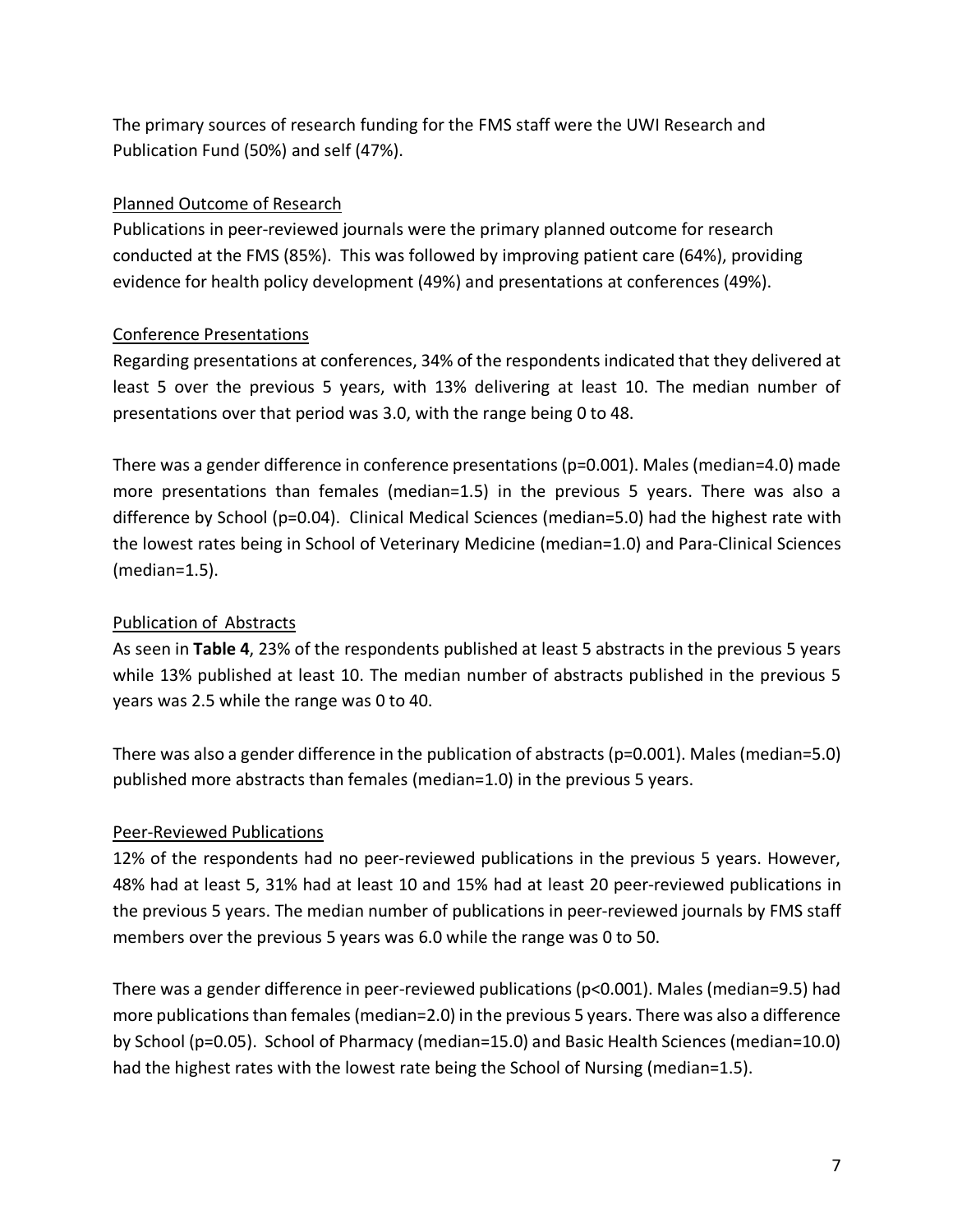#### Non-Peer-Reviewed Publications

22% of the respondents had no non-peer-reviewed publications with 4% having 5 or more in the previous 5 years. The median number of non-peer-reviewed publications by FMS staff members over the previous 5 years was 1.0 while the range was 0 to 8.

#### Publication Goals/Expectations

Three-quarters (76%) of the respondents felt that researchers at the FMS should publish at least 2 papers per year. The median was 2.0 publications per year while the range was 0.5 (1 every 2 years) to 15 per year. On the other hand, they felt that world-class researchers should publish a median was 4.0 publications per year with the range being 1 to 20 publications per year. See **Table 4** and **Table 5**.

#### **HIGHLIGHTS/IMPLICATIONS**

The highlights of the findings of the academic staff survey include:

- **Research experience**: 42% of respondents had over 10 years of experience while 33% had 5 years or fewer. This indicates that there is great potential for the more experienced staff members to work with and mentor those with limited experience.
- **Research grants:** The respondents received on average one grant over the previous 5 years with an average value of 16 000USD. Notably, less than 10% of respondents received grants from international research funding agencies in the previous 5 years. This is inadequate and points to a need for greater grant writing skills in order to be able to compete for grant funding internationally.
- **Publications:** The respondents averaged 1.2 peer-reviewed publications per year, while they felt that FMS researchers should average 2 per year and 'world-class' researchers should average 4 per year. This is remarkable. Not only did they indicate that the output from FMS researchers should be half of what they think world-class researchers should produce, they were still not achieving their defined FMS goal. [It is also notable that the majority identified peer-reviewed publications as the main outcome of their research.] This is surely an area for urgent attention.
- **Research challenges**: Regarding the value placed on research at the FMS, respondents assigned an average score. In addition, 50% indicated that time was a major challenge to their research efforts. Notwithstanding, 48% identified the establishment of a research support unit as the most effective strategy to strengthen research at the FMS. In addition, 25% said that there should be protected time for research. Strategies are needed to address these challenges and strengthen the research culture at the FMS.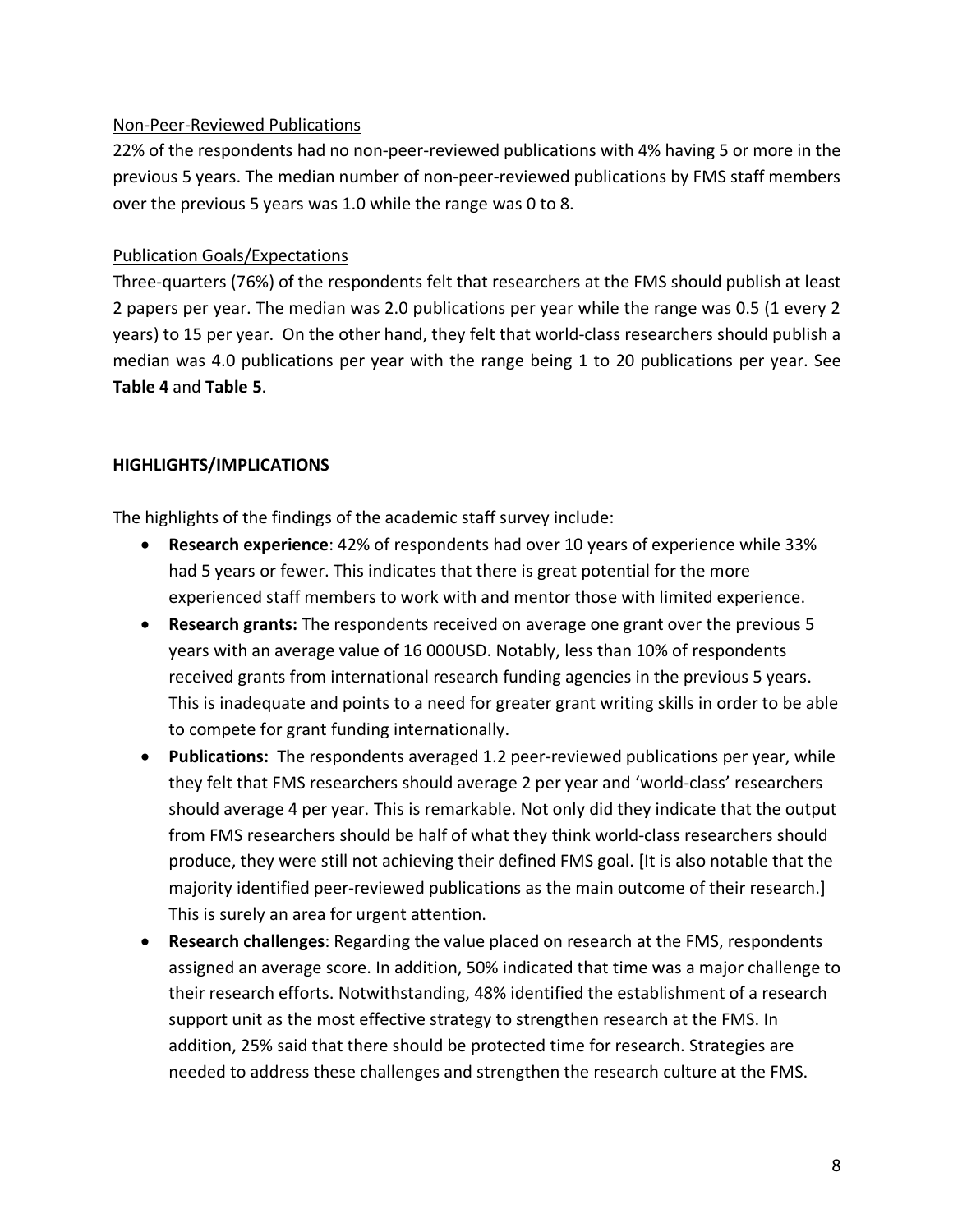- **Training needs:** Almost all the respondents indicated that there was a need for research skills training and that they were willing to attend. The areas of greatest need were data analysis using SPSS and grant proposal writing. There is a need for a structured research capacity development programme for FMS staff.
- **Research Centre of Excellence:** There was support for the establishment of a Research Centre at the FMS. There was no overwhelming preference for a single focus of the Centre, implying that it should be as inclusive as possible. The proposed Caribbean Centre for Health Policy and Systems Research would serve this purpose, especially since the majority of academic staff members had indicated that primary outcomes of their research are to inform health policy and strengthen health systems.
- **Gender differences**: There was a gender imbalance among the Schools with 81% of the respondents from the Clinical Medical Sciences being male compared 18% from the School of Nursing. Males also had higher ranked posts than females with 94% of professors being male compared with 0% of Assistant Lecturers (being male). This may be the reason for higher rates of peer-reviewed publications, abstracts and conference presentations among males compared with females.
- **School differences:** The distribution of high ranked posts varied among the Schools. This was highlighted with 88% of respondents from Basic Health Sciences being at the level of Professor or Senior Lecturer compared with only 18% of the School of Nursing. This is likely to be a reason for the difference in publication rate among the Schools.

## **LIMITATIONS**

The main limitations of the survey include:

• Response rate: The response rate of 69% was lower than what was targeted. However, for this type of on-line survey of academics, such a rate is very acceptable. Importantly though, one has to assume that the non-respondents were similar to those who responded. There is no reason to believe otherwise. There was also a number of variables with missing data such as non-peer reviewed

publications and abstracts in the last 5 years. This further reduced the response rate for these variables.

• The quantitative measures of research productivity were important outcome variables for the survey, however no attempt was made to validate the reports of the staff members. This was beyond the scope of the survey.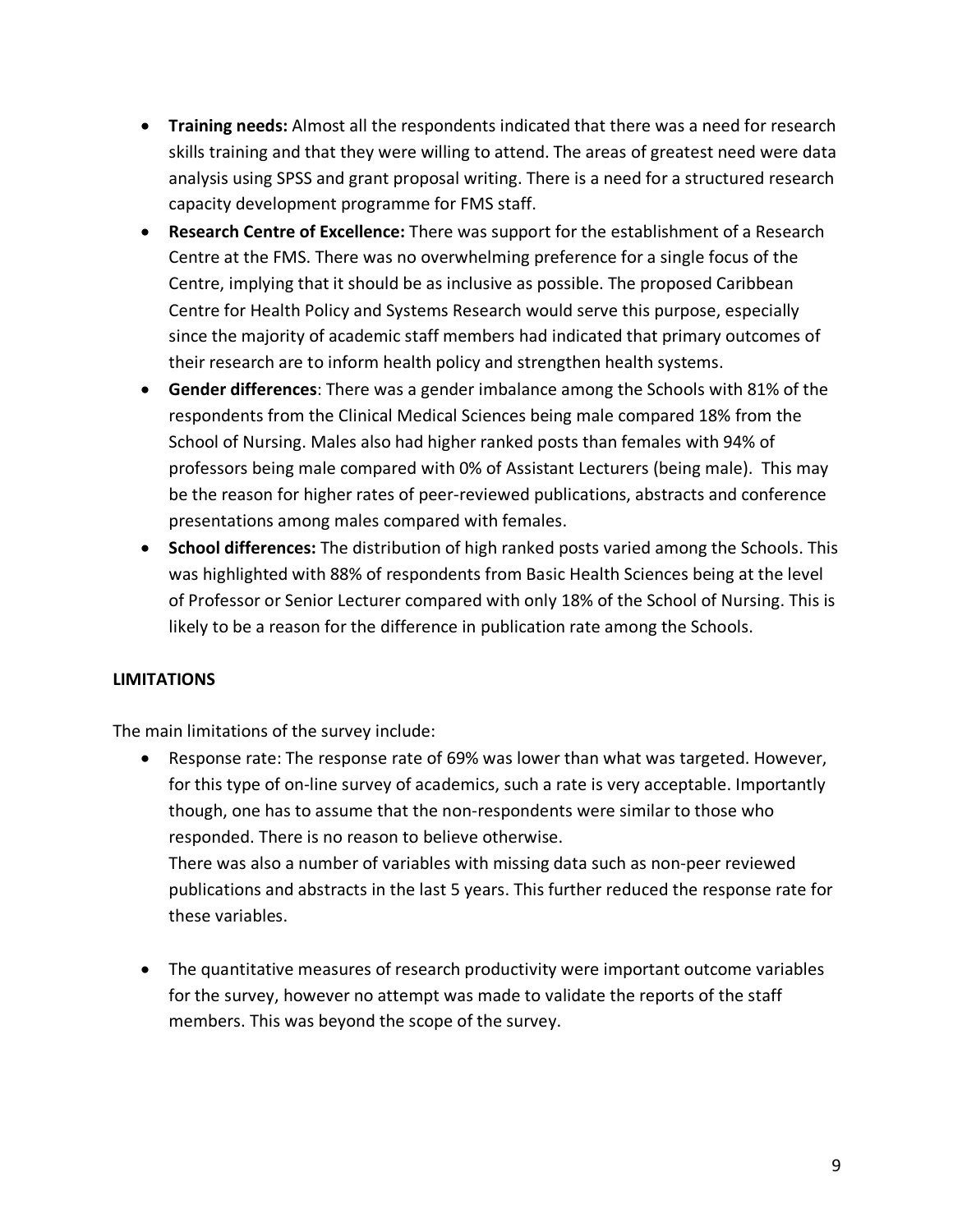#### **NEXT STEPS**

The survey achieved its objective of determining the situation (2017) at the FMS regarding the status of research. This includes research productivity across its Schools as well as the challenges faced and the training needs. It also produced critical quantitative measures of performance such as publications and research grants. These can serve as a baseline to facilitate future evaluations of research strengthening interventions that may be implemented.

While specific interventions can be implemented to address the needs articulated by the FMS academic staff members, it is likely that a holistic approach to strengthening the research system at the FMS would be more effective. The Caribbean Centre for Health Policy and Systems Research is an ideal facility through which research strengthening strategies can be designed and implemented. The Centre can develop and lead a well-planned research system development program. It would include capacity development for academic staff with measurable indicators of success at both the process and outcome levels. The Centre can also be the hub that coordinates a research support system, which would be needed to complement the training workshops. Regarding the latter, in addition to training in data analysis, it is important to address issues such as grant writing and the preparation of manuscripts for publication.

While overall, the goal is to improve the research culture of the FMS, it is expected that more focus should be placed on the Schools that have the greatest needs.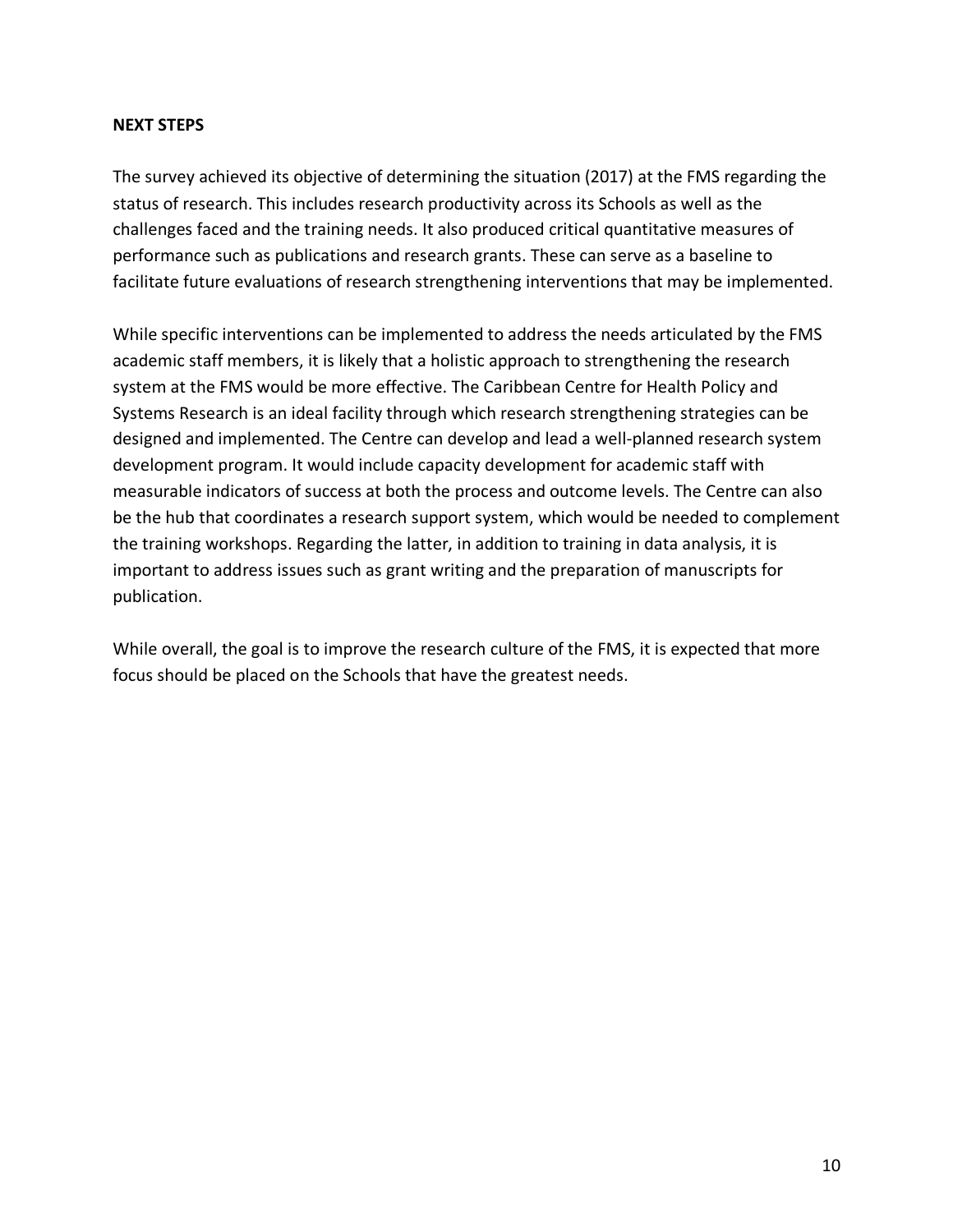|                                      | No.            | (%)       |  |
|--------------------------------------|----------------|-----------|--|
| <b>Variables</b>                     |                | $[n=118]$ |  |
|                                      |                |           |  |
| <b>Sex</b>                           |                |           |  |
| Male                                 | 72             | (61%)     |  |
| Female                               | 46             | (39%)     |  |
| <b>Place of Work</b>                 |                |           |  |
| <b>School of Medicine</b>            | 52             | (44%)     |  |
| <b>Clinical Medical Sciences</b>     | 31             | (26%)     |  |
| <b>Para-clinical Sciences</b>        | 13             | (11%)     |  |
| <b>Basic Health Sciences</b>         | 8              | (7%)      |  |
| School of Veterinary Medicine        | 29             | (25%)     |  |
| School of Dentistry                  | 13             | (11%)     |  |
| <b>School of Nursing</b>             | 11             | (9%)      |  |
| CMSE/Library/Dean's Office           | 7              | (6%)      |  |
| School of Pharmacy                   | 6              | (5%)      |  |
| <b>Post</b>                          |                |           |  |
| Lecturer                             | 58             | (49%)     |  |
| Senior Lecturer                      | 23             | (20%)     |  |
| Professor                            | 16             | (14%)     |  |
| <b>Assistant Lecturer</b>            | $\overline{7}$ | (6%)      |  |
| Clinical Instructor                  | 5              | (4%)      |  |
| Other                                | 9              | (8%)      |  |
| How long conducting research         |                |           |  |
| Never                                | 3              | (3%)      |  |
| 1-5 years                            | 35             | (30%)     |  |
| 6-10 years                           | 20             | (17%)     |  |
| >10 years                            | 49             | (42%)     |  |
| No Response                          | 11             | (9%)      |  |
| Perceived capability as a researcher |                |           |  |
| 1- No Capability                     | $\overline{2}$ | (2%)      |  |
| $\overline{2}$                       | 13             | (11%)     |  |
| 3-Average                            | 49             | (42%)     |  |
| 4                                    | 37             | (31%)     |  |
| 5 - Expert Capability                | 14             | (12%)     |  |
| No Response                          | 3              | (3%)      |  |
|                                      |                |           |  |

Table 1. Background Characteristics of FMS Academic Staff Members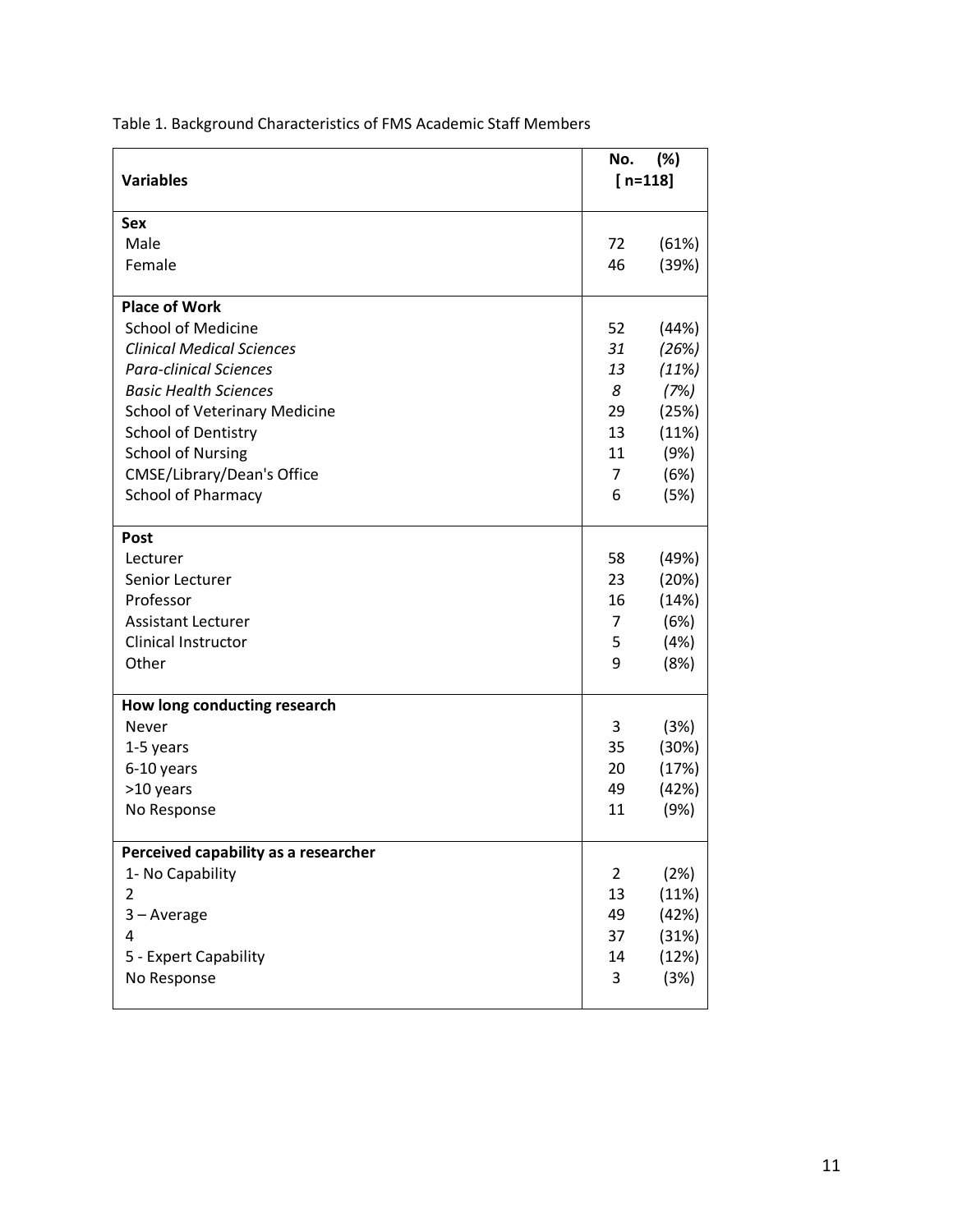| <b>Variables</b>                                | No. | (%)<br>$[n=118]$ |
|-------------------------------------------------|-----|------------------|
| Why conduct research                            |     |                  |
| <b>Academic Progress</b>                        | 78  | (66%)            |
| Contribute to science/Generate new knowledge    | 75  | (64%)            |
| Personal Interest                               | 67  | (57%)            |
| Evidence to guide policies/programmes/ practice | 47  | (40%)            |
| <b>Improve Services</b>                         | 40  | (34%)            |
| Priority of FMS                                 | 22  | (19%)            |
| Encouragement for colleagues/mentors            | 13  | (11%)            |
| Other                                           | 5   | (4%)             |
|                                                 |     |                  |
| <b>Primary research interests</b>               |     |                  |
| <b>Clinical studies</b>                         | 51  | (43%)            |
| Non-Communicable Diseases                       | 38  | (32%)            |
| Family/Public Health                            | 25  | (21%)            |
| Laboratory studies                              | 25  | (21%)            |
| Epidemiology/Population Studies                 | 23  | (19%)            |
| Communicable Diseases                           | 17  | (14%)            |
| <b>Mental Health</b>                            | 15  | (13%)            |
| Pharmacy / Pharmacology                         | 11  | (9%)             |
| Animal studies                                  | 8   | (7%)             |
| Others                                          | 15  | (13%)            |

Table 1 (continued). Background Characteristics of FMS Academic Staff Members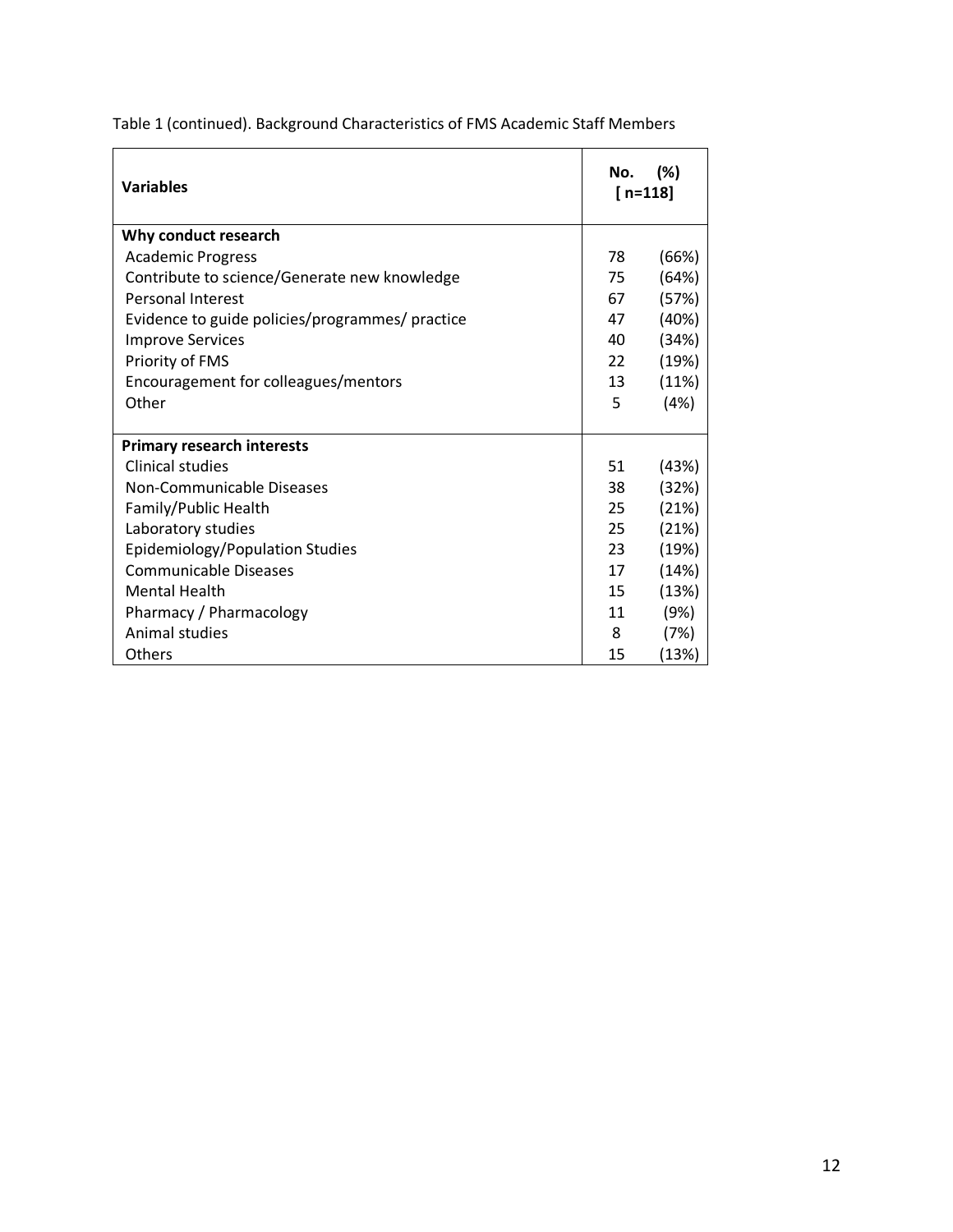Table 2. Views Regarding Research at the Faculty of Medical Sciences

| <b>Variable</b><br>$[n=118]$<br>Presence of a research culture / Value placed on research<br>$1 -$ Absent<br>4<br>(3%)<br>30<br>(25%)<br>2<br>51<br>(43%)<br>3 - Average<br>24<br>(20%)<br>4<br>(7%)<br>5 - Outstanding<br>8<br>No Response<br>$\mathbf{1}$<br>(1%)<br><b>Challenges faced</b><br>Time<br>59<br>(50%)<br>Equipment/facilities<br>34<br>(29%)<br>Funding<br>26<br>(22%)<br>Support with data analysis<br>26<br>(22%)<br>Data collection<br>(12%)<br>14<br>Other<br>(12%)<br>14<br>How to strengthen research at the FMS<br>Establishing a Research Support Unit<br>(48%)<br>57<br>Offering Incentives<br>30<br>(25%)<br>Protected Time for Research<br>(25%)<br>29<br>Funding<br>27<br>(23%)<br>Awards/Prizes<br>10 (8%)<br>Mentorship by Senior Researchers on staff<br>23 (19%)<br><b>Hosting Research Conferences</b><br>13<br>(11%)<br><b>Hosting Departmental Journal Clubs</b><br>10<br>(8%)<br>Other<br>(3%)<br>3 |
|-----------------------------------------------------------------------------------------------------------------------------------------------------------------------------------------------------------------------------------------------------------------------------------------------------------------------------------------------------------------------------------------------------------------------------------------------------------------------------------------------------------------------------------------------------------------------------------------------------------------------------------------------------------------------------------------------------------------------------------------------------------------------------------------------------------------------------------------------------------------------------------------------------------------------------------------|
|                                                                                                                                                                                                                                                                                                                                                                                                                                                                                                                                                                                                                                                                                                                                                                                                                                                                                                                                         |
|                                                                                                                                                                                                                                                                                                                                                                                                                                                                                                                                                                                                                                                                                                                                                                                                                                                                                                                                         |
|                                                                                                                                                                                                                                                                                                                                                                                                                                                                                                                                                                                                                                                                                                                                                                                                                                                                                                                                         |
|                                                                                                                                                                                                                                                                                                                                                                                                                                                                                                                                                                                                                                                                                                                                                                                                                                                                                                                                         |
|                                                                                                                                                                                                                                                                                                                                                                                                                                                                                                                                                                                                                                                                                                                                                                                                                                                                                                                                         |
|                                                                                                                                                                                                                                                                                                                                                                                                                                                                                                                                                                                                                                                                                                                                                                                                                                                                                                                                         |
|                                                                                                                                                                                                                                                                                                                                                                                                                                                                                                                                                                                                                                                                                                                                                                                                                                                                                                                                         |
|                                                                                                                                                                                                                                                                                                                                                                                                                                                                                                                                                                                                                                                                                                                                                                                                                                                                                                                                         |
|                                                                                                                                                                                                                                                                                                                                                                                                                                                                                                                                                                                                                                                                                                                                                                                                                                                                                                                                         |
|                                                                                                                                                                                                                                                                                                                                                                                                                                                                                                                                                                                                                                                                                                                                                                                                                                                                                                                                         |
|                                                                                                                                                                                                                                                                                                                                                                                                                                                                                                                                                                                                                                                                                                                                                                                                                                                                                                                                         |
|                                                                                                                                                                                                                                                                                                                                                                                                                                                                                                                                                                                                                                                                                                                                                                                                                                                                                                                                         |
|                                                                                                                                                                                                                                                                                                                                                                                                                                                                                                                                                                                                                                                                                                                                                                                                                                                                                                                                         |
|                                                                                                                                                                                                                                                                                                                                                                                                                                                                                                                                                                                                                                                                                                                                                                                                                                                                                                                                         |
|                                                                                                                                                                                                                                                                                                                                                                                                                                                                                                                                                                                                                                                                                                                                                                                                                                                                                                                                         |
|                                                                                                                                                                                                                                                                                                                                                                                                                                                                                                                                                                                                                                                                                                                                                                                                                                                                                                                                         |
|                                                                                                                                                                                                                                                                                                                                                                                                                                                                                                                                                                                                                                                                                                                                                                                                                                                                                                                                         |
|                                                                                                                                                                                                                                                                                                                                                                                                                                                                                                                                                                                                                                                                                                                                                                                                                                                                                                                                         |
|                                                                                                                                                                                                                                                                                                                                                                                                                                                                                                                                                                                                                                                                                                                                                                                                                                                                                                                                         |
|                                                                                                                                                                                                                                                                                                                                                                                                                                                                                                                                                                                                                                                                                                                                                                                                                                                                                                                                         |
|                                                                                                                                                                                                                                                                                                                                                                                                                                                                                                                                                                                                                                                                                                                                                                                                                                                                                                                                         |
|                                                                                                                                                                                                                                                                                                                                                                                                                                                                                                                                                                                                                                                                                                                                                                                                                                                                                                                                         |
|                                                                                                                                                                                                                                                                                                                                                                                                                                                                                                                                                                                                                                                                                                                                                                                                                                                                                                                                         |
|                                                                                                                                                                                                                                                                                                                                                                                                                                                                                                                                                                                                                                                                                                                                                                                                                                                                                                                                         |
|                                                                                                                                                                                                                                                                                                                                                                                                                                                                                                                                                                                                                                                                                                                                                                                                                                                                                                                                         |
|                                                                                                                                                                                                                                                                                                                                                                                                                                                                                                                                                                                                                                                                                                                                                                                                                                                                                                                                         |
|                                                                                                                                                                                                                                                                                                                                                                                                                                                                                                                                                                                                                                                                                                                                                                                                                                                                                                                                         |
|                                                                                                                                                                                                                                                                                                                                                                                                                                                                                                                                                                                                                                                                                                                                                                                                                                                                                                                                         |
| Support for a Research Centre of Excellence at the FMS                                                                                                                                                                                                                                                                                                                                                                                                                                                                                                                                                                                                                                                                                                                                                                                                                                                                                  |
| Yes<br>77<br>(65%)                                                                                                                                                                                                                                                                                                                                                                                                                                                                                                                                                                                                                                                                                                                                                                                                                                                                                                                      |
| <b>No</b><br>35<br>(30%)                                                                                                                                                                                                                                                                                                                                                                                                                                                                                                                                                                                                                                                                                                                                                                                                                                                                                                                |
| No Response<br>6<br>(5%)                                                                                                                                                                                                                                                                                                                                                                                                                                                                                                                                                                                                                                                                                                                                                                                                                                                                                                                |
| <b>Suggested focus of the Centre</b>                                                                                                                                                                                                                                                                                                                                                                                                                                                                                                                                                                                                                                                                                                                                                                                                                                                                                                    |
| No One Specific Area<br>30<br>(25%)                                                                                                                                                                                                                                                                                                                                                                                                                                                                                                                                                                                                                                                                                                                                                                                                                                                                                                     |
| Lifestyle-related NCDs<br>19<br>(16%)                                                                                                                                                                                                                                                                                                                                                                                                                                                                                                                                                                                                                                                                                                                                                                                                                                                                                                   |
| <b>Public Health</b><br>18<br>(15%)                                                                                                                                                                                                                                                                                                                                                                                                                                                                                                                                                                                                                                                                                                                                                                                                                                                                                                     |
| Knowledge Management, including Innovations<br>14<br>(12%)                                                                                                                                                                                                                                                                                                                                                                                                                                                                                                                                                                                                                                                                                                                                                                                                                                                                              |
| <b>Infectious Diseases</b><br>10<br>(8%)                                                                                                                                                                                                                                                                                                                                                                                                                                                                                                                                                                                                                                                                                                                                                                                                                                                                                                |
| 8<br>Surgery<br>(7%)                                                                                                                                                                                                                                                                                                                                                                                                                                                                                                                                                                                                                                                                                                                                                                                                                                                                                                                    |
| <b>Natural Products and Herbal Medicine</b><br>7<br>(6%)                                                                                                                                                                                                                                                                                                                                                                                                                                                                                                                                                                                                                                                                                                                                                                                                                                                                                |
| 7<br><b>Mental Health</b><br>(6%)                                                                                                                                                                                                                                                                                                                                                                                                                                                                                                                                                                                                                                                                                                                                                                                                                                                                                                       |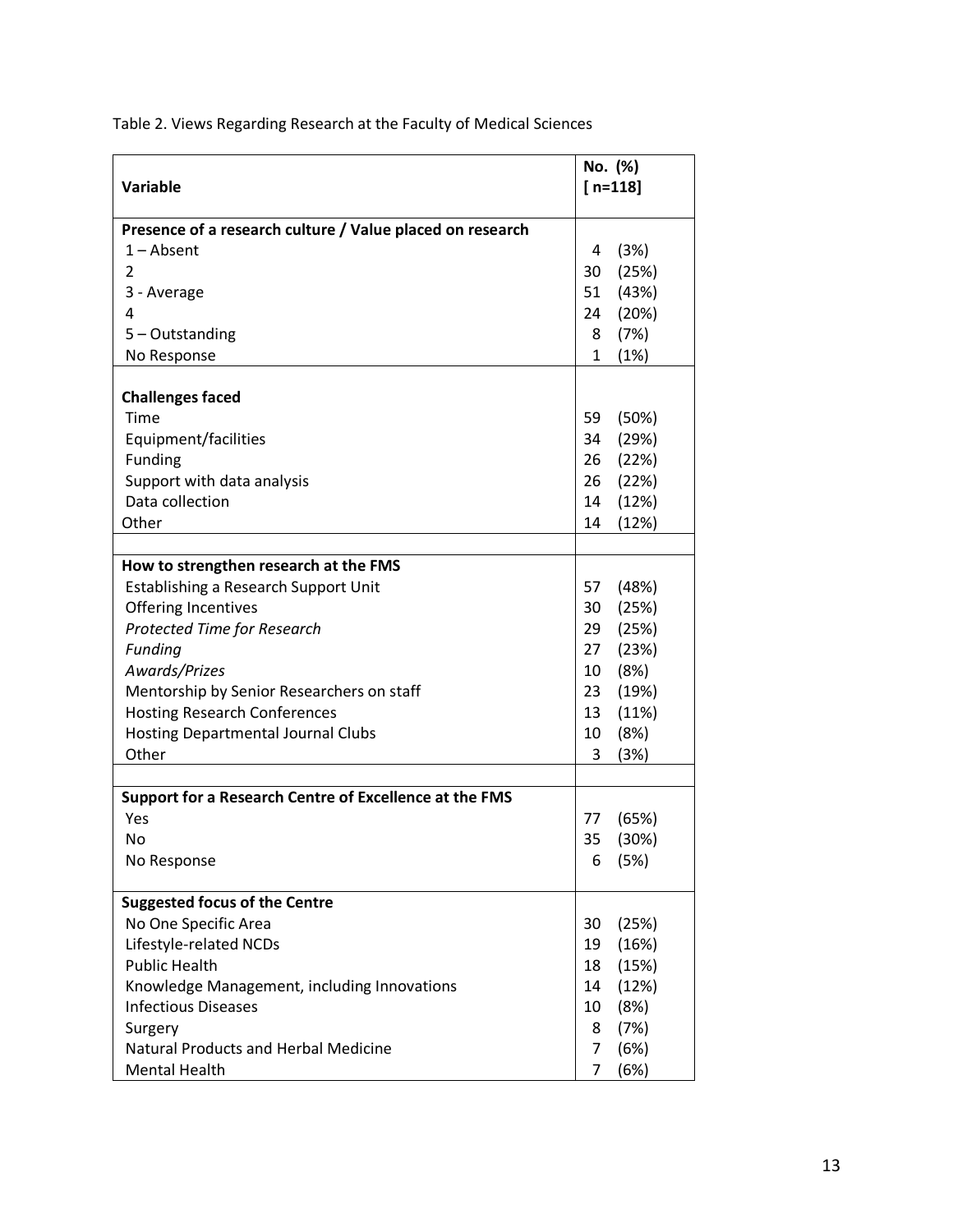| <b>Variables</b>                          | (%)<br>No.<br>$[n=118]$ |       |
|-------------------------------------------|-------------------------|-------|
| <b>Need for training</b>                  |                         |       |
| Yes                                       | 109                     | (92%) |
| <b>No</b>                                 | 7                       | (6%)  |
| No Response                               | $\mathcal{P}$           | (2%)  |
| Willing to attend training workshops      |                         |       |
| Yes                                       | 105                     | (89%) |
| <b>No</b>                                 | 13                      | (11%) |
| Type of workshops needed                  |                         |       |
| Use of statistical software e.g. SPSS     | 87                      | (74%) |
| Data analysis                             | 75                      | (64%) |
| Grant proposal writing                    | 69                      | (59%) |
| Qualitative research methods              | 62                      | (53%) |
| Sampling/sample size determination        | 57                      | (48%) |
| Writing manuscripts/scientific papers     | 56                      | (48%) |
| Quantitative research methods             | 48                      | (41%) |
| Data collection tools e.g. questionnaires | 40                      | (34%) |
| <b>Research Ethics</b>                    | 30                      | (25%) |
| Other                                     | 8                       | (7%)  |
| Most appropriate modality                 |                         |       |
| Face-to-face half-day sessions            | 53                      | (45%) |
| Webinars                                  | 27                      | (23%) |
| Face-to-face whole-day sessions           | 18                      | (15%) |
| Other                                     | 6                       | (5%)  |
| No Response                               | 14                      | (12%) |

Table 3. Research Training Needs of Academic Staff Members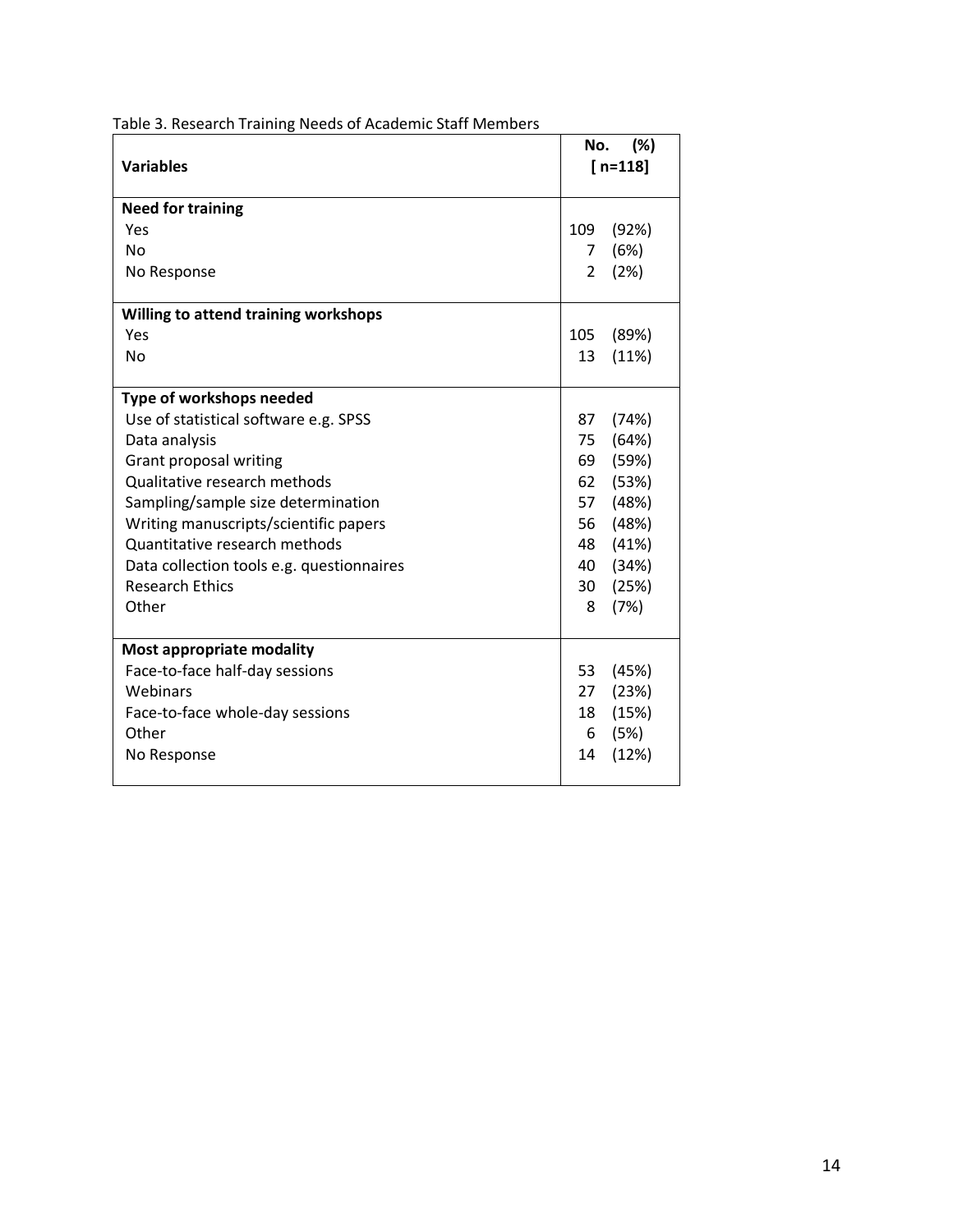Table 4. Measures of Research Productivity

| <b>Variables</b>                                                | No.            | (%)       |
|-----------------------------------------------------------------|----------------|-----------|
|                                                                 |                | $[n=118]$ |
| Number of research grants in last 5 years                       |                |           |
| 0                                                               | 37             | (31%)     |
| $\mathbf{1}$                                                    | 21             | (18%)     |
| $\overline{2}$                                                  | 21             | (18%)     |
| > 3                                                             | 17             | (14%)     |
| No Response                                                     | 22             | (19%)     |
|                                                                 |                |           |
| <b>Total value of these grants</b>                              |                |           |
| \$0 to \$10 000                                                 | 15             | (13%)     |
| \$10 000 to \$20 000                                            | 14             | (12%)     |
| \$20 000 to \$50 000                                            | 11             | (9%)      |
| $>$ \$50 000                                                    | 12             | (10%)     |
| No Response                                                     |                |           |
|                                                                 | 66             | (56%)     |
| <b>Primary source of funding</b>                                |                |           |
| <b>UWI Research and Publications Fund</b>                       | 59             | (50%)     |
| Self                                                            | 55             | (47%)     |
| Other UWI funds                                                 | 11             | (9%)      |
| <b>T&amp;T Government</b>                                       | $\overline{7}$ | (6%)      |
| US Government agencies e.g. NIH                                 | 5              | (4%)      |
| Other                                                           | 12             | (10%)     |
|                                                                 |                |           |
| <b>Planned outcome of research</b>                              |                |           |
| Peer-reviewed Publications                                      | 100            | (85%)     |
| <b>Improve Patient Care</b>                                     | 75             | (64%)     |
| Impact on Health Policy                                         | 58             | (49%)     |
| Presentations at Meetings/Conferences                           | 58             | (49%)     |
| Non-Peer-reviewed Publications                                  | 12             | (10%)     |
| Other                                                           | 3              | (3%)      |
|                                                                 |                |           |
| Number of research conference presentations in the last 5 years |                |           |
| 0                                                               | 28             | (24%)     |
| $1$ to $4$                                                      | 39             | (33%)     |
| 5 to 9                                                          | 25             | (21%)     |
| 10 or more                                                      | 15             | (13%)     |
| No Response                                                     | 11             | (9%)      |
|                                                                 |                |           |
| Number of published abstracts in the last 5 years               |                |           |
| 0                                                               | 17             | (14%)     |
| $1$ to $4$                                                      | 22             | (19%)     |
| 5 to 9                                                          | 12             | (10.2%)   |
| 10 or more                                                      | 15             | (13%)     |
| No Response                                                     | 52             | (44%)     |
|                                                                 |                |           |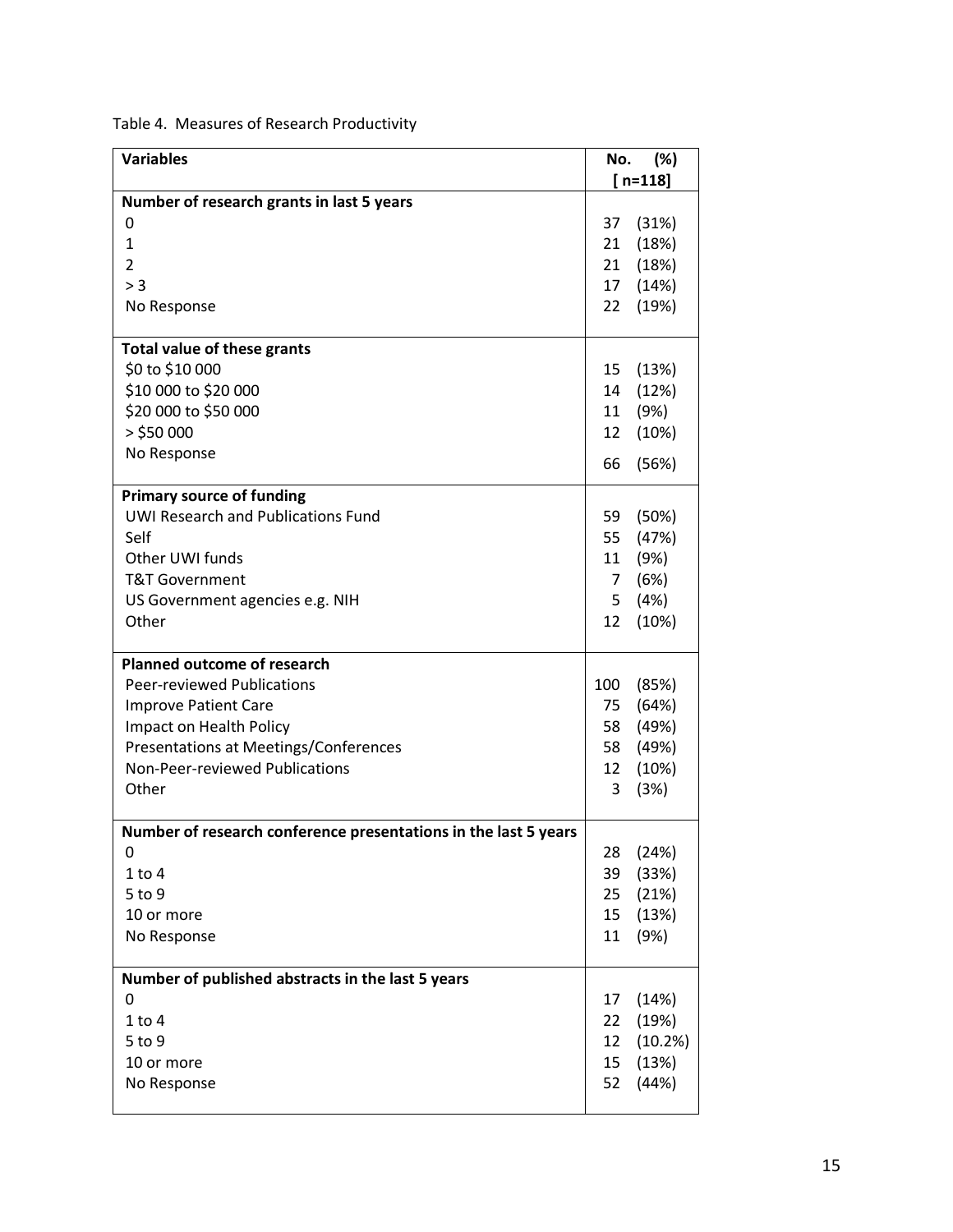|                                                                           | No. | (%)       |
|---------------------------------------------------------------------------|-----|-----------|
| <b>Variables</b>                                                          |     | $[n=118]$ |
| Number of peer-reviewed publication in the last 5 years                   |     |           |
| 0                                                                         | 14  | (12%)     |
| $1$ to $4$                                                                | 31  | (26%)     |
| 5 to 9                                                                    | 19  | (16%)     |
| 10 to 19                                                                  | 19  | (16%)     |
| 20 or more                                                                | 18  | (15%)     |
| No Response                                                               | 17  | (14%)     |
|                                                                           |     |           |
| Number of non-peer-reviewed publication in the last 5 years               |     |           |
| 0                                                                         | 26  | (22%)     |
| $1$ to $4$                                                                | 27  | (23%)     |
| 5 to 9                                                                    | 5   | (4%)      |
| No Response                                                               | 60  | (51%)     |
|                                                                           |     |           |
| Number of publications per year should be goal for FMS researcher         |     |           |
| 1                                                                         | 18  | (15%)     |
| $\overline{2}$                                                            | 44  | (37%)     |
| $3$ to $4$                                                                | 35  | (30%)     |
| 5 or more                                                                 | 11  | (9%)      |
| No Response                                                               | 10  | (9%)      |
|                                                                           |     |           |
| Number of publications per year should be goal for world-class researcher |     |           |
| 1                                                                         | 6   | (5%)      |
| $\overline{2}$                                                            | 23  | (20%)     |
| $3$ to $4$                                                                | 38  | (32%)     |
| 5 or more                                                                 | 41  | (35%)     |
| No Response                                                               | 10  | (9%)      |
|                                                                           |     |           |

Table 4 (Continued). Measures of Research Productivity